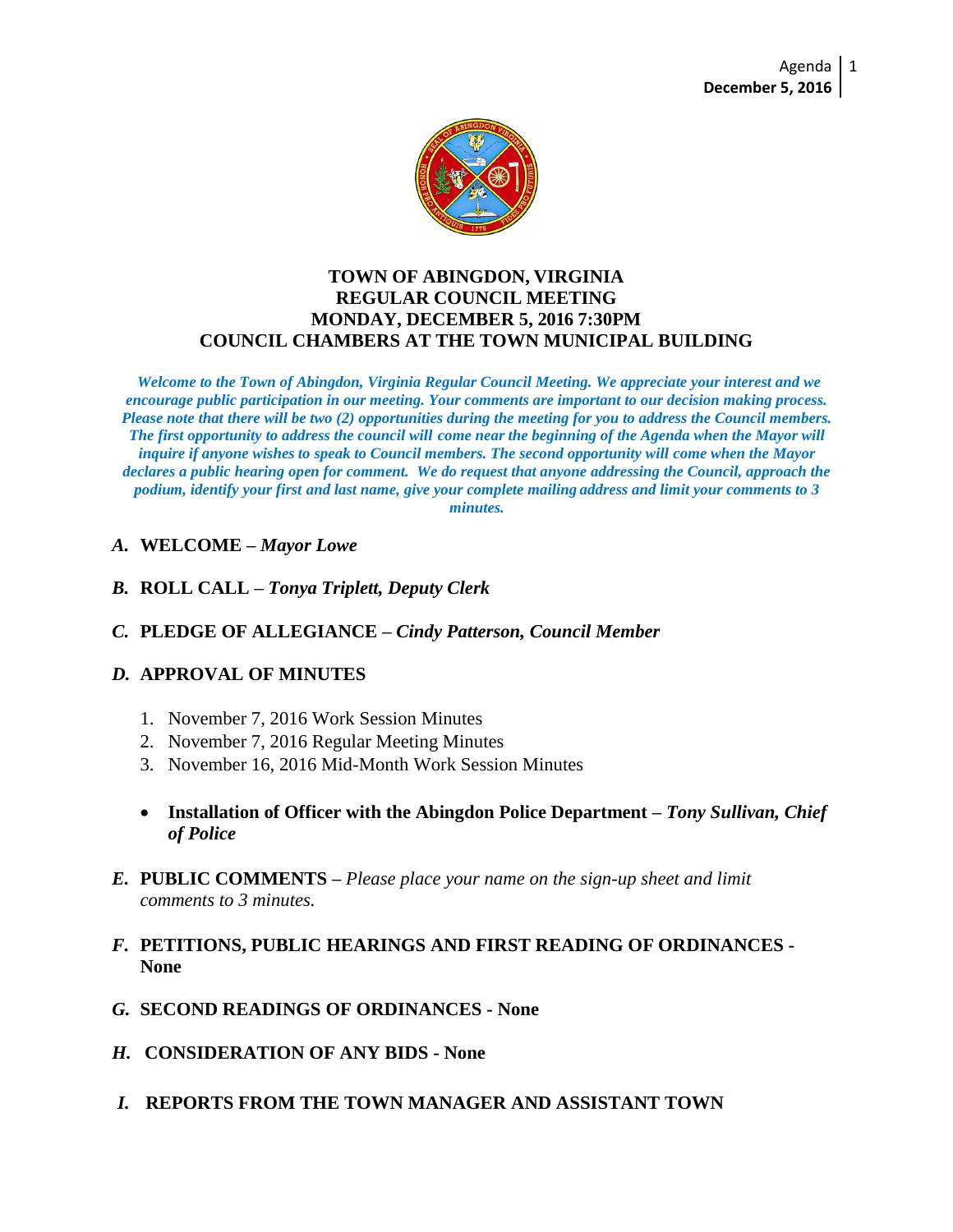#### **MANAGER**

- *1.* Johnston Memorial Hospital Update **–** *Stan Hickson, JMH*
- 2. Consideration of June 30, 2016 Town audit *Chuck Banner, Treasurer/Dir. of Finance*
- *3.* Abingdon Community Center Update **–** *Nathalie Graham, Director*
- *4.* Presentation by United Way of Southwest Virginia *Mary Anne Holbrook*

# *J.* **RESOLUTIONS**

**1.** Consideration of a Resolution of the Council of The Town of Abingdon, Virginia Supporting the Application for Transportation Alternatives Set - Aside Funds for the Virginia Creeper Trail Meade Meadows Crossing Improvement Project*- Kevin Worley, Director of Parks and Recreation*

#### *K.* **OLD BUSINESS - None**

## *L.* **MATTERS NOT ADDRESSED AT WORK SESSION MEETING**

## *M.* **APPOINTMENTS TO BOARDS AND COMMITTEES**

- $\triangleright$  Appointment of one member to the Sustain Abingdon Committee, to replace Thomas Keys, who is unable to finish his term.
- $\triangleright$  Reappointment of Chris Lowe to the Tourism Advisory Committee, who is eligible and willing to serve another term.
- $\triangleright$  Appointment of Chase Mitchell to fill the unexpired term of Marcy Miller on the Tourism Advisory Committee.

## *N.* **COUNCIL MEMBER REPORTS**

#### *O.* **ANNOUNCEMENTS**

- December 1 Virginia Small Business Incubator Open House
- December 1 Lecture: Clever, Nasty People: The Art of American Mudslinging First Thursday, 6:00 p.m. William King Museum of Art
- December 2 Over 50 Expo at Southwest Higher Education Center
- December 2 Annual Tree Lighting at the Market Pavilion 6:30pm.
- December 2 C.C. Holiday Express 7:15 at the Coomes Center
- December  $2 4 V$ isit to Bethlehem at Rosedale Baptist Church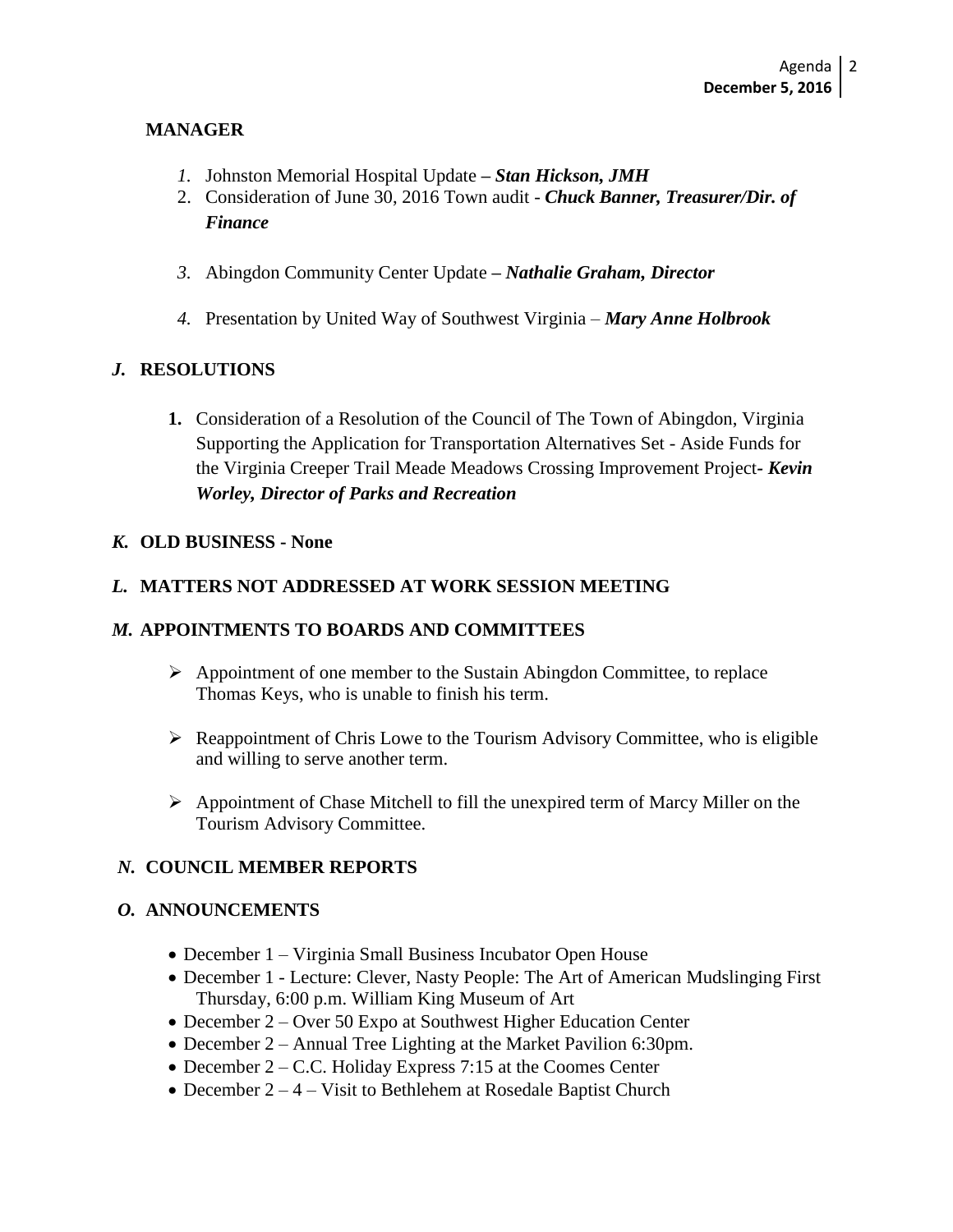- December 3 Heartwood's Breakfast with Santa! Stop by Heartwood and enjoy breakfast while receiving a visit from Santa! Fun for the whole family! Breakfast includes: -Two hotcakes -One sausage patty -Water, milk or orange juice -\$5 + TAX gratuity not included Make sure to bring your own camera to grab a photo with Santa! Please call Heartwood today to make your reservations (276-492-2400). 9:00 AM - 12:00 PM
- December 3 Historical Society of Washington County Open House 3-5pm
- December 3 Christmas Parade 6-8pm
- December 3 VHCC Madrigals will give their Holiday Concert live at the Arts Depot. Event is Free - 1:00 PM
- December 5 Holiday Edible Art Class, SWHEC
- December 5 7:30, The Peter Mayer Group performs at Barter Theatre
- December 7 Community Christmas at Barter Theatre 7:00pm.
- December 10 MARGARET RICH and JAMES E. TURNER: Artisan Demonstration at Heartwood 10 am- 4 pm
- December 10 Elves Workshop at William King Museum 10 a.m.
- December 10- ContraDance at Abingdon Community Center, 7-10pm.
- December 10 1:00 PM The Abingdon-based band, Stravàigin, (meaning wanderer) will be in concert. Straváigin offers a wandering repertoire of traditional Irish and Scottish folk music combined with a variety of stirring marches, jigs, reels and moving slow airs on the Great Highland Bagpipe, shuttle pipes, and Scottish small pipes. Arts Depot
- December 10 Holiday Wreath Making at Paper Moon Studio. 2-4:30pm
- December 11 A Southern Gospel Christmas Concert  $2 4$  p.m Featuring | The Knight Family • New Hearts • His Way Light refreshments to follow concert • Limited seating William King Museum of Art
- December 12 Holiday Cookie Making with Francine Ivery, SWHEC
- December 12-18 Coomes Center Food Drive. Bring 4 canned goods and get free facility use, free classes and free swimming.
- December 15 Painting Class with Debi Gouge, Abingdon Community Center 5:30- 7pm.
- December 17 Heartwood's Breakfast with Santa! Stop by Heartwood and enjoy breakfast while receiving a visit from Santa! Fun for the whole family! Breakfast includes: -Two hotcakes -One sausage patty -Water, milk or orange juice -\$5 + TAX gratuity not included Make sure to bring your own camera to grab a photo with Santa! Please call Heartwood today to make your reservations (276-492-2400). 9:00 AM - 12:00 PM
- December 23 & 26 Town Offices Closed.
- Barter Theatre's "A Christmas Carol" November 18- December 29
- Barter Theatre presents "Over the River and Through the Woods" November 22 -December 24
- The Barter Players present "All I Want for Christmas is my Two Front Teeth" November 29 -December 18
- January 2 Town Offices Closed

## *P.* **ADJOURMENT**